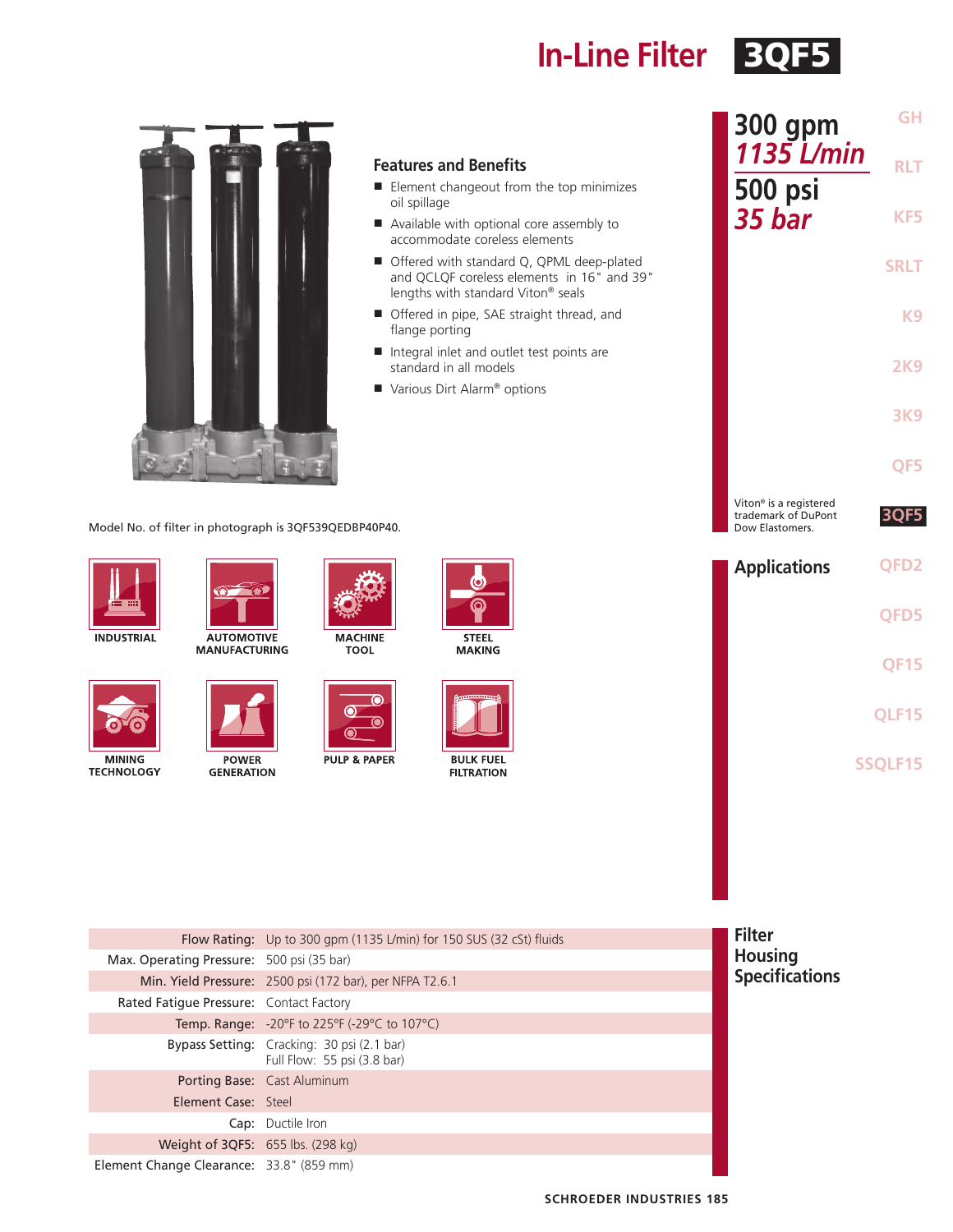



| Element  <br><b>Performance</b><br><b>Information</b><br><b>Element</b> |     |                                       | Filtration Ratio Per ISO 4572/NFPA T3.10.8.8<br>Filtration Ratio wrt ISO 16889<br>Using automated particle counter (APC) calibrated per ISO 4402<br>Using APC calibrated per ISO 11171<br>$\beta_{\mathbf{y}}(c) \geq 200$<br>$\beta_{\rm V}(c) \ge 1000$<br>$\beta_{\rm v} \ge 100$<br>$\beta_{\rm V} \geq 200$<br>$B_v \geq 75$ |      |      |      |      |  |
|-------------------------------------------------------------------------|-----|---------------------------------------|-----------------------------------------------------------------------------------------------------------------------------------------------------------------------------------------------------------------------------------------------------------------------------------------------------------------------------------|------|------|------|------|--|
|                                                                         |     | Z1/CLQFZ1/PMLZ1/                      | < 1.0                                                                                                                                                                                                                                                                                                                             | <1.0 | <1.0 | <4.0 | 4.2  |  |
|                                                                         |     | Z3/CLQFZ3/PMLZ3/<br>AS3V/PMLAS3V      | <1.0                                                                                                                                                                                                                                                                                                                              | <1.0 | 2.0  | <4.0 | 4.8  |  |
|                                                                         | 390 | Z5/CLQFZ5/PMLZ5/<br>AS5V/PMLAS5V      | 2.5                                                                                                                                                                                                                                                                                                                               | 3.0  | 4.0  | 4.8  | 6.3  |  |
|                                                                         |     | Z10/CLQFZ10/PMLZ10/<br>AS10V/PMLAS10V | 7.4                                                                                                                                                                                                                                                                                                                               | 8.2  | 10.0 | 8.0  | 10.0 |  |
|                                                                         |     | Z25/CLQFZ25/PMLZ25                    | 18.0                                                                                                                                                                                                                                                                                                                              | 20.0 | 22.5 | 19.0 | 24.0 |  |

| <b>Capacity</b><br>Z <sub>1</sub><br>974<br>CLOFZ1<br>1259<br>PMLZ1                | 1485 |
|------------------------------------------------------------------------------------|------|
|                                                                                    |      |
| CLOFZ3<br>Z3/AS3V<br>1001<br>1293<br>PMLZ3/PMLAS3                                  | 1525 |
| 39Q<br>Z5/AS5V<br>CLOFZ <sub>5</sub><br>PMLZ5/PMLAS5<br>954<br>1302                | 1235 |
| CLOFZ10<br>Z10/AS10V<br>940<br>1214<br>PMLZ10/PMLAS10                              | 1432 |
| Z25<br>CLQFZ25<br>853<br>1102<br>PMLZ <sub>25</sub>                                | 1299 |
| Q and QPML: 150 psid (10 bar), QCLQF: 100 psid (7 bar)<br>Element Collapse Rating: |      |
| Flow Direction:<br>Outside In                                                      |      |
| Element Nominal Dimensions:<br>6.0" (150 mm) O.D. x 16.85" (430 mm) long<br>160:   |      |
| 6.0" (150 mm) O.D. x 18.21" (463 mm) long<br>16QCLQF:                              |      |
| 16QPML:<br>6.0" (150 mm) O.D. x 16.00" (405 mm) long                               |      |
| 6.0" (150 mm) O.D. x 40.01" (1016 mm) long<br>39QCLQF:                             |      |
| 6.0" (150 mm) O.D. x 37.80" (960 mm) long<br>390PML:                               |      |

**186 SCHROEDER INDUSTRIES**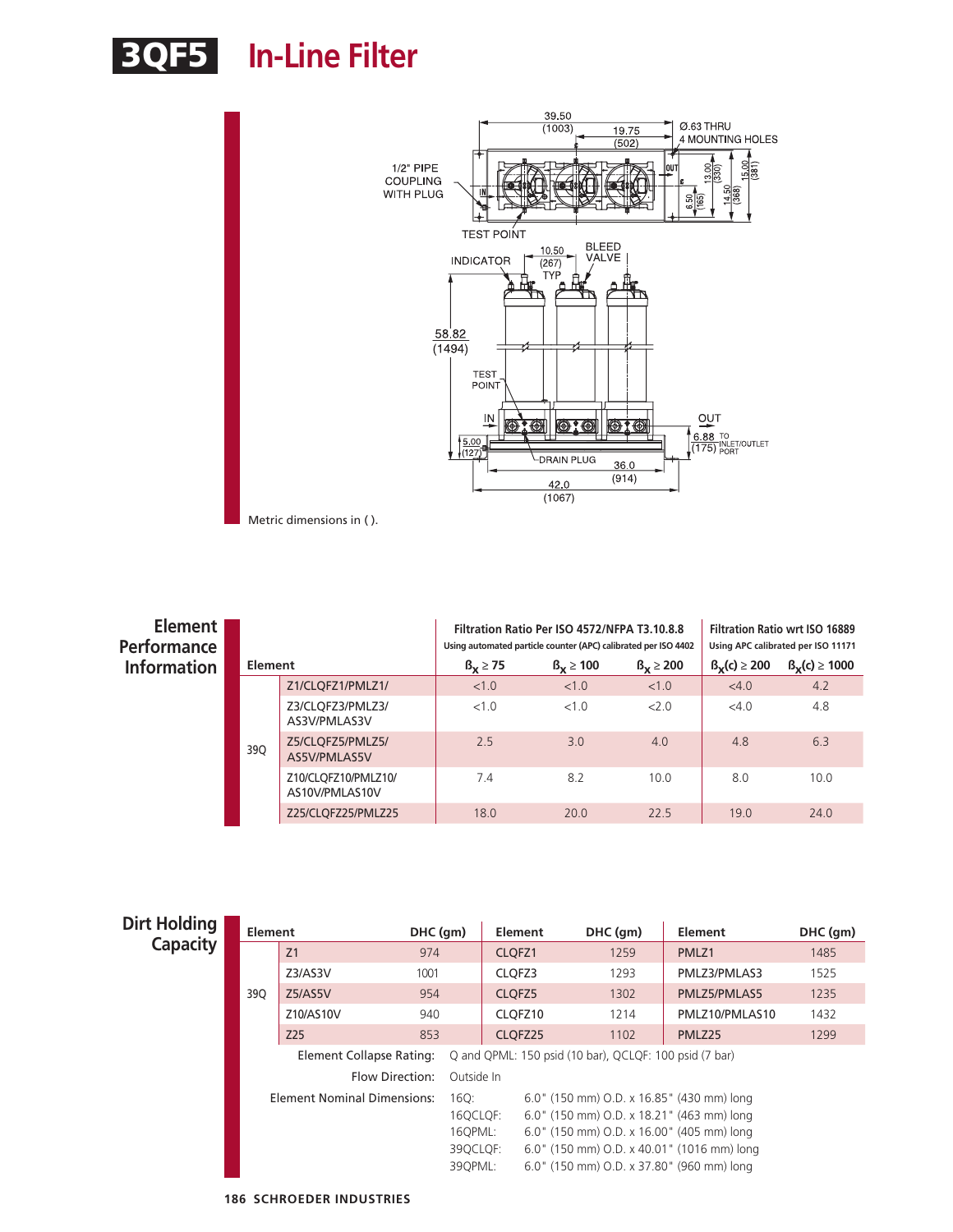# **In-Line Filter** 3QF5

**QF15**

**Pressure Drop**

**Information** Based on Flow Rate and Viscosity

**QLF15**

**SSQLF15**

|                                                           |                    |                |                 | Type Fluid Appropriate Schroeder Media                                                                                                                                                                                             |                 |  |               |          | <b>Fluid</b>                       | <b>GH</b>      |          |  |  |      |
|-----------------------------------------------------------|--------------------|----------------|-----------------|------------------------------------------------------------------------------------------------------------------------------------------------------------------------------------------------------------------------------------|-----------------|--|---------------|----------|------------------------------------|----------------|----------|--|--|------|
|                                                           |                    |                |                 | Petroleum Based Fluids All Z-Media® and ASP media (synthetic)                                                                                                                                                                      |                 |  |               |          | Compatibility                      |                |          |  |  |      |
| High Water Content All Z-Media® and ASP media (synthetic) |                    |                |                 |                                                                                                                                                                                                                                    |                 |  |               |          |                                    | <b>RLT</b>     |          |  |  |      |
|                                                           |                    |                |                 | Invert Emulsions 10 and 25 $\mu$ Z-Media <sup>®</sup> and 10 $\mu$ ASP media (synthetic)                                                                                                                                           |                 |  |               |          |                                    |                |          |  |  |      |
|                                                           |                    |                |                 | Water Glycols 3, 5, 10 and 25 µ Z-Media <sup>®</sup> and all ASP media (synthetic)                                                                                                                                                 |                 |  |               |          |                                    |                |          |  |  |      |
|                                                           |                    |                |                 | Phosphate Esters All Z-Media® (synthetic) with H (EPR) seal designation and all ASP media (synthetic)                                                                                                                              |                 |  |               |          |                                    | KF5            |          |  |  |      |
|                                                           |                    |                |                 | Skydrol <sup>®</sup> 3, 5, 10 and 25 µ Z-Media <sup>®</sup> (synthetic) with H.5 seal designation (EPR seals and stainless steel<br>wire mesh in element, and light oil coating on housing exterior) and all ASP media (synthetic) |                 |  |               |          |                                    | <b>SRLT</b>    |          |  |  |      |
| <b>Pressure</b>                                           | <b>Series</b>      | <b>Element</b> | Part No.        | Element selections are predicated on the use of 150 SUS (32 cSt) petroleum<br>based fluid and 3" flange porting with a 30 psi (2.1 bar) bypass valve.                                                                              |                 |  |               |          | <b>Element</b><br><b>Selection</b> |                |          |  |  |      |
|                                                           |                    | 16 & 39QZ1     |                 | 16QZ1                                                                                                                                                                                                                              | 39QZ1           |  |               |          | Based on                           | K <sub>9</sub> |          |  |  |      |
|                                                           |                    | 16 & 39QZ3     |                 |                                                                                                                                                                                                                                    | 16QZ3           |  |               |          | <b>Flow Rate</b>                   |                |          |  |  |      |
|                                                           |                    | 16 & 39QZ5     |                 | 16QZ5                                                                                                                                                                                                                              |                 |  |               |          |                                    |                |          |  |  |      |
|                                                           |                    | 16 & 39QZ10    |                 | 16QZ10                                                                                                                                                                                                                             |                 |  |               |          |                                    | <b>2K9</b>     |          |  |  |      |
|                                                           |                    | 16 & 39QZ25    |                 |                                                                                                                                                                                                                                    | 16QZ25 & 39QZ25 |  |               |          |                                    |                |          |  |  |      |
|                                                           |                    |                | 16 & 39QCLQFZ1  | 16QCLQFZ1                                                                                                                                                                                                                          | 39QCLQFZ1       |  |               |          |                                    | <b>3K9</b>     |          |  |  |      |
| To                                                        | $7 -$              |                | 16 & 39QCLQFZ3  | 16QCLQFZ3                                                                                                                                                                                                                          |                 |  | 39QCLQFZ3     |          |                                    |                |          |  |  |      |
| 500 psi                                                   | Media <sup>®</sup> |                | 16 & 39QCLQFZ5  | 16QCLQFZ5                                                                                                                                                                                                                          |                 |  | 39QCLQFZ5     |          |                                    |                |          |  |  |      |
| $(35 \text{ bar})$                                        |                    |                | 16 & 39QCLQFZ10 |                                                                                                                                                                                                                                    | 16QCLQFZ10      |  |               |          |                                    | QF5            |          |  |  |      |
|                                                           |                    |                | 16 & 39QCLQFZ25 |                                                                                                                                                                                                                                    | 16QCLQFZ25      |  |               |          |                                    |                |          |  |  |      |
|                                                           |                    |                | 16 & 39QPMLZ1   | 16QPMLZ1                                                                                                                                                                                                                           | 39QPMLZ1        |  |               |          |                                    |                |          |  |  |      |
|                                                           |                    |                |                 |                                                                                                                                                                                                                                    |                 |  | 16 & 39QPMLZ3 | 16QPMLZ3 |                                    |                | 39QPMLZ3 |  |  | 3QF5 |
|                                                           |                    |                |                 |                                                                                                                                                                                                                                    |                 |  | 16 & 39QPMLZ5 | 16OPMLZ5 |                                    |                | 39OPMLZ5 |  |  |      |
|                                                           |                    |                | 16 & 39QPMLZ10  | 16QPMLZ10                                                                                                                                                                                                                          |                 |  |               |          |                                    |                |          |  |  |      |
|                                                           |                    |                | 16 & 39QPMLZ25  |                                                                                                                                                                                                                                    | 16QPMLZ25       |  |               |          |                                    | <b>OFD2</b>    |          |  |  |      |
|                                                           |                    | gpm            |                 | 100<br>$\Omega$                                                                                                                                                                                                                    | 200             |  |               | 300      |                                    |                |          |  |  |      |
|                                                           | Flow               | (L/min)        |                 | U                                                                                                                                                                                                                                  | 500             |  | 1000          | 1135     |                                    |                |          |  |  |      |
|                                                           |                    |                |                 | Shown above are the elements most commonly used in this housing.                                                                                                                                                                   |                 |  |               |          |                                    | QFD5           |          |  |  |      |

**16QPMLZ25** .02 **39QPMLZ25** .01 If working in units of bars & L/min, divide above factor by 54.9.

*Viscosity factor:* Divide viscosity by 150 SUS (32 cSt).

Shown above are the elements most commonly used in this housing. Note: *Contact factory regarding use of E media in High Water Content, Invert Emulsion and Water Glycol Applications. For more information, refer to Fluid compatibility: Fire Resistant Fluids, pages 19 and 20.*

| $\triangle$ Phousing       |                                                                  |                   |              | $\triangle P_{element}$                    |     |                                                                                   |     |
|----------------------------|------------------------------------------------------------------|-------------------|--------------|--------------------------------------------|-----|-----------------------------------------------------------------------------------|-----|
|                            | 3QF5 $\Delta$ P <sub>housing</sub> for fluids with sp gr = 0.86: |                   |              |                                            |     | $\Delta P_{\text{element}}$ = flow x element $\Delta P$ factor x viscosity factor |     |
|                            | Flow (L/min)                                                     |                   |              | El. $\Delta P$ factors @ 150 SUS (32 cSt): |     |                                                                                   |     |
|                            | (500)                                                            | $(1000)$ $(1135)$ |              | 16OZ1                                      | .09 | 39OZ1                                                                             | .03 |
| 20                         |                                                                  |                   |              | 16QZ3/16QAS3V.04                           |     | 39OZ3/39OAS3V                                                                     | .01 |
|                            |                                                                  | (1.25)            |              | 16QZ5/16QAS5V.04                           |     | 39QZ5/39QAS5V                                                                     | .01 |
| 16                         |                                                                  |                   |              | 16QZ10/16QAS10V.03                         |     | 39QZ10/39QAS10V.01                                                                |     |
|                            |                                                                  |                   |              | 16QZ25                                     | .01 | 39QZ25                                                                            | .01 |
|                            | I porting Options                                                | (1.00)            |              | <b>16OCLOFZ1</b>                           | .07 | 39QCLQFZ1                                                                         | .03 |
| $\frac{1}{2}$ 12           |                                                                  |                   | (bar)        | <b>16OCLOFZ3</b>                           | .05 | 39OCLOFZ3                                                                         | .02 |
| $\overline{a}$             |                                                                  |                   |              | 16QCLQFZ5                                  | .05 | 39OCLOFZ5                                                                         | .02 |
| 8                          |                                                                  |                   | $\mathbf{r}$ | <b>16QCLQFZ10</b>                          | .04 | 39QCLQFZ10                                                                        | .01 |
|                            |                                                                  | (0.50)            |              | <b>16QCLQFZ25</b>                          | .03 | 39QCLQFZ25                                                                        | .01 |
| 4                          |                                                                  |                   |              | 16OPMLZ1                                   | .08 | 39OPMLZ1                                                                          | .03 |
|                            |                                                                  |                   |              | 16OPMLZ3/                                  |     | 390PMLZ3/                                                                         |     |
|                            |                                                                  |                   |              | <b>16OPMLAS3V</b>                          | .05 | 39OPMLAS3V                                                                        | .02 |
| $\Omega$                   | 100                                                              | 200<br>300        |              | 16OPMLZ5/                                  |     | 390PMLZ5/                                                                         |     |
|                            | Flow gpm                                                         |                   |              | 16OPMLAS5V                                 | .05 | 39OPMLAS5V                                                                        | .02 |
|                            |                                                                  |                   |              | 16OPMLZ10/                                 |     | 390PMLZ10/                                                                        |     |
| sp $ar =$ specific aravity |                                                                  |                   |              | 16OPMLAS10V                                | .04 | 39OPMLAS10V                                                                       | .01 |

sp gr = specific gravity

Sizing of elements should be based on element flow information provided in the Element Selection chart above.

∆**Pfilter =** ∆**Phousing +** ∆**Pelement**

Determine ∆P at 150 gpm (570 L/min) for 3QF516QZ3F40D5 using 200 SUS (44 cSt) fluid.

#### **Solution:**

|                                      | $\Delta P_{\text{housing}} = 9.5 \text{ psi}$ [.67 bar]                                                        |
|--------------------------------------|----------------------------------------------------------------------------------------------------------------|
|                                      | $\Delta P_{\text{element}}$ = 150 x .01 x (200 ÷ 150) = 2.0 psi or [570 x (.01 ÷ 54.9) x (44 ÷ 32) = .14 bar]  |
|                                      | $\Delta P_{\text{element2}}$ = 150 x .03 x (200 ÷ 150) = 6.0 psi or [570 x (.03 ÷ 54.9) x (44 ÷ 32) = .42 bar] |
|                                      | $\Delta P_{\text{element3}}$ = 150 x .04 x (200 ÷ 150) = 8.0 psi or [570 x (.04 ÷ 54.9) x (44 ÷ 32) = .56 bar] |
| $\Delta \mathsf{P}_{\mathsf{total}}$ | $= 9.5 + 2.0 + 6.0 + 8.0 = 25.5$ psi or $[.67 + .14 + .42 + .56 = 1.79$ bar]                                   |